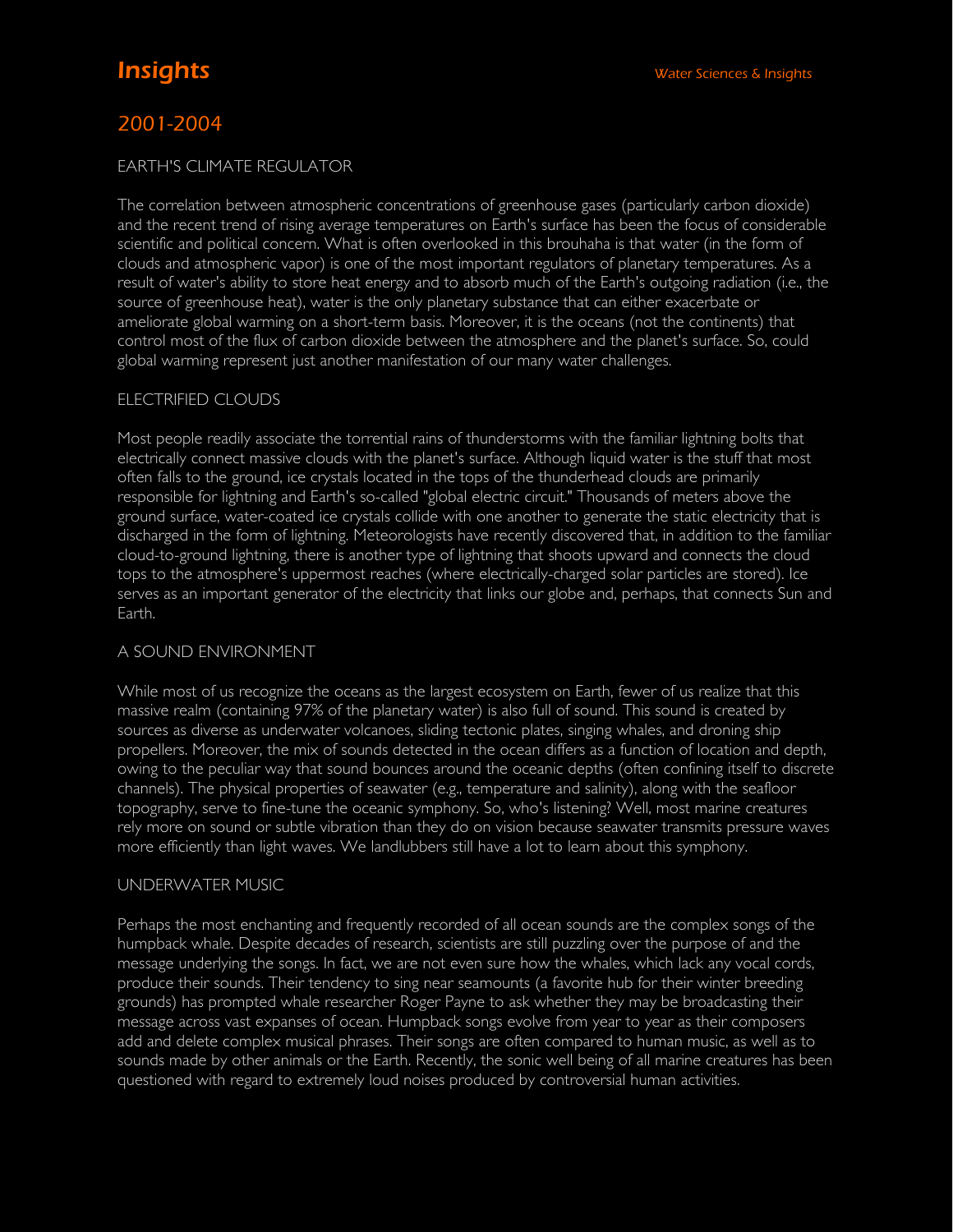# DNA's SECRET INGREDIENT

Considering the recent interest in genetic engineering, it is worth noting that the structure and functioning of the DNA molecule is dependent on water. Millions of water molecules link themselves together into a network that envelops the DNA crystal, permitting it to fold and maintain a 3-D helical configuration that is absolutely essential to its storing and transmitting the codes for biological organisms. Besides this socalled hydrating water, there is another type of water that is situated within the tiny nooks and crannies of the DNA molecule itself. This integral water is characterized by physical properties that are quite different from those of water that we recognize as part of our everyday world. Moreover, this unusual type of water bridges or "glues together" the more familiar components of a DNA molecule (e.g., bases, strands). Some naturalists claim that water essentially mediates biology's genetic code.

# THE STRANGEST ICE

The ice that forms on Earth is known as "hexagonal" ice, which creates predictable and familiar crystals. However, there is another type of ice that is formed exclusively in outer space and that has no definable crystalline structure. This unstructured form of solid water is known as "amorphous" ice, which is very strange because solids are, by definition, crystalline. So, what's the deal with this bizarre ice or so-called glassy water? It appears that amorphous ice is formed from water molecules present in outer space where temperatures dip below -260 degrees Celsius. Recently, two NASA scientists hypothesized that amorphous ice is able to flow (not unlike liquid water), permitting gases trapped in the ice to combine with one another and form simple organic molecules. The scientists surmise that these simple molecules, when transported to Earth by cosmic water, may represent the precursors to biological life.

# OCEAN MEMORIES

Moving silently within the cold abyssal depths of the world's oceans is a massive "river" of water that is known (scientifically) as the thermohaline circulation, denoting that it is driven by temperature and salinity differences in seawater. This global conveyor belt is not truly a river, but instead consists of seawater and a series of large-scale vortices (i.e., gyres) that are contributed by all of the world's oceans. According to some oceanographers, this oceanic conveyor belt also transports temperature signals from polar to tropical regions, where the planet's climate regime is ultimately regulated. In addition to transporting signals that induce climate change, seawater is able to retain a planetary history or memory of climate change that spans hundreds of years. Interestingly, many ancient insights proclaim that water is able "to remember" as a result of its travels through Earth's body and even through the stars.

# BIRTHING A STAR

During summer, the amount of water vapor in air, as measured by the relative humidity, becomes very apparent to many of us. In addition to its myriad roles here on Earth, water vapor is believed by astrophysicists to play a critical role in our galaxy. As massive interstellar clouds of dust and gas are gravitationally compressed into newborn stars, it appears that water acts as a kind of midwife. As the interstellar cloud is compressed, it heats up as a result of shock waves that also act to create water molecules from the cloud's hydrogen and oxygen atoms. The newly created water vapor (along with hydrogen gas) then cools the heated cloud, permitting it to be compressed into a star. The amount of water in interstellar space increases dramatically during the star birthing process, and some of this water ends up on the newborn star's planetoids. Hence, much of the water on Earth may have been used to birth our Sun.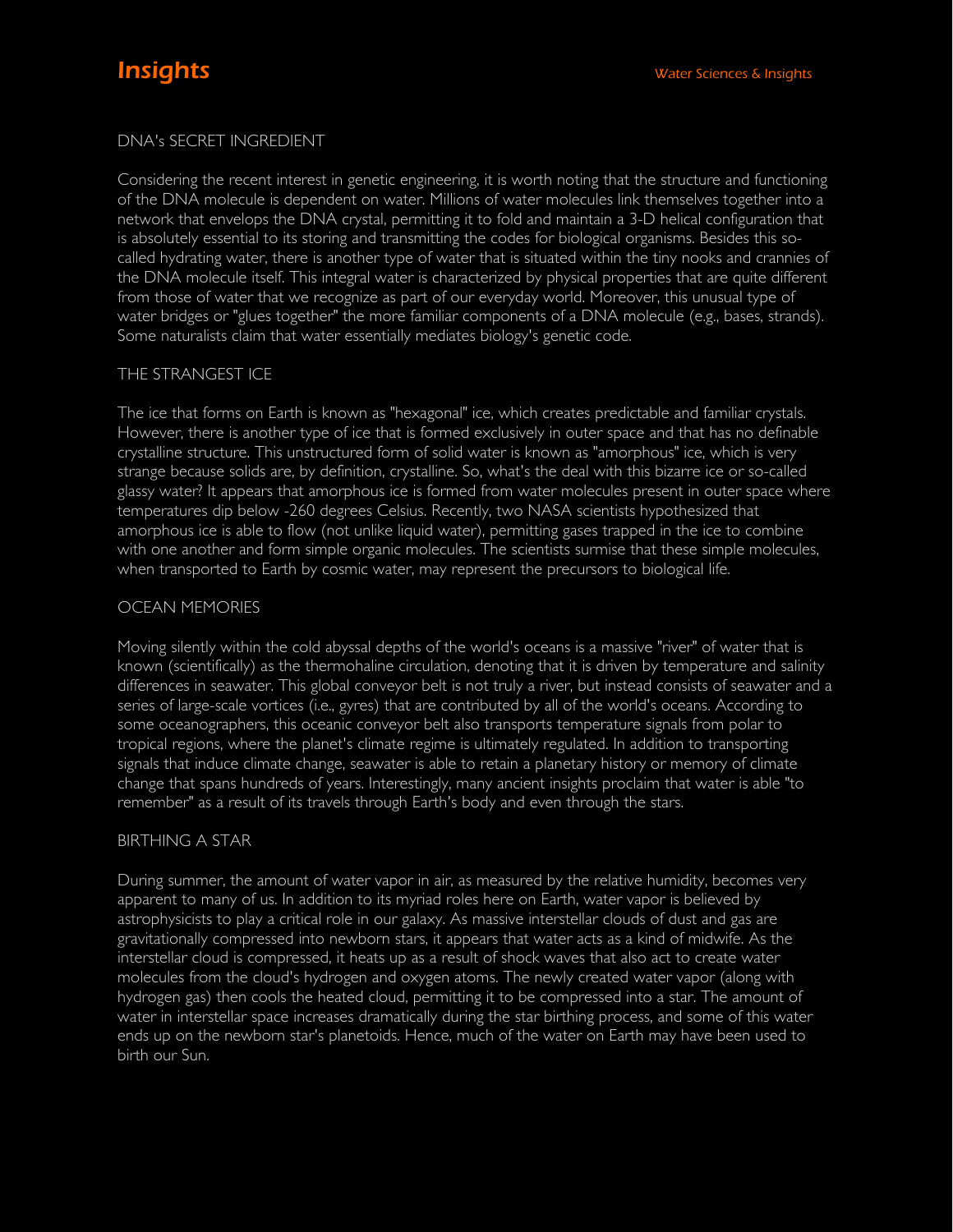# WATER'S GEOMETRY (part 1)

While most of us are familiar with the six-pointed geometry of snowflakes, the fact that liquid water also produces a variety of 3-D geometries is not widely known. These liquid water geometries exist only on the molecular scale, which is billions of times smaller than the scale of snowflakes. Scientists have used sophisticated X-ray technology to discover that liquid water molecules bond with, or connect to, their four nearest neighbors in order to create 3-sided pyramids known as a tetrahedra. Moreover, it appears that water molecules are constantly "changing-out" their bonding partners, so that the water tetrahedra are re-created as many as a trillion times per second! Research suggests that water's frantically creating and destroying these molecular pyramids underlies its ability to behave as a liquid (albeit a strange one) and yet retain some of the molecular structure of a solid (ice).

# WATER'S GEOMETRY (part 2)

So, liquid water can create geometric (and necessarily ephemeral) structures using its component molecules. Besides the 3-sided pyramid (tetrahedron), water also creates a more spherical 12-faced geometry known as a dodecahedron. The dodecahedron, which closely resembles a soccer ball, is composed of twenty water molecules and is used to contain or envelop a wide variety of substances that are dissolved in water (e.g., oxygen). Recently, a British scientist proposed that liquid water also creates an icosahedron, which is a 20-faced rounded geometry that is composed of almost 300 molecules. Definitely representing a molecular-scale geometry (composed entirely of water molecules), this icosahedral "cluster" is enormous compared to the individual tetrahedra that comprise it. It is interesting to note that many ancient cultures associated an icosahedron with the elemental substance of water.

# NETWORK COMPLEXITY

The discovery that liquid water is best described as a complex network of interconnected molecules is one that has completely changed the thinking about how it may function. Systems theorists have postulated that relatively simple dynamic networks can account for a wide range of complex behaviors due, in large part, to rules that govern the switching of connections between elements. In water's network, the elements are represented by water molecules and the connections by hydrogen bonds, which are a magnetic type of linkage. These bonds are switched so rapidly (up to a trillion times per second) that scientists cannot even begin to decipher the governing rules. Nonetheless, theorists maintain that these kinds of systems are able to self-organize and to interact with their environment without the need for "programming" in a conventional sense. What can complexity theory tell us about water's network and how it functions?

# STRUCTURING WATER

As more is understood, or at least inferred, about the molecular structure of water's network, an obvious question arises as to the effects (if any) of structural changes on biological organisms. Because water is so fundamental to both the building and functioning of human bodies, it is not surprising that the purposeful structuring of drinking water has become commonplace. There are a plethora of structuring agents (e.g., gases, crystals, metals, powders, vortices, magnets, and even so-called pranic energies) that have been employed to produce "healthy" waters. Anecdotal accounts of the health benefits associated with drinking these waters are plentiful; however, scientific evaluations are rare. While clustered waters may constitute a better aqueous elixir than do purified waters, all biological molecules and surfaces ultimately restructure water according to their internal requirements once inside the body.